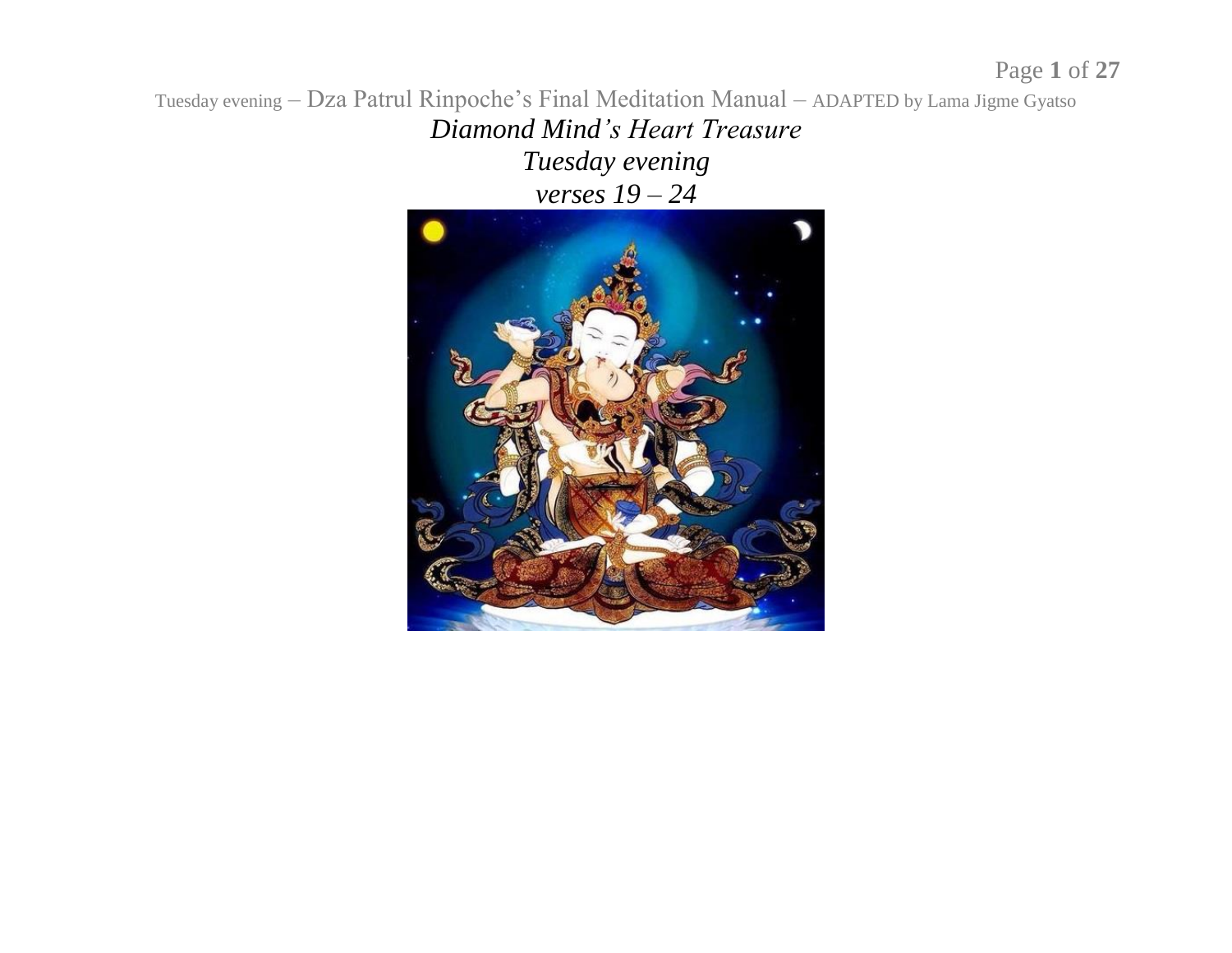#### Contents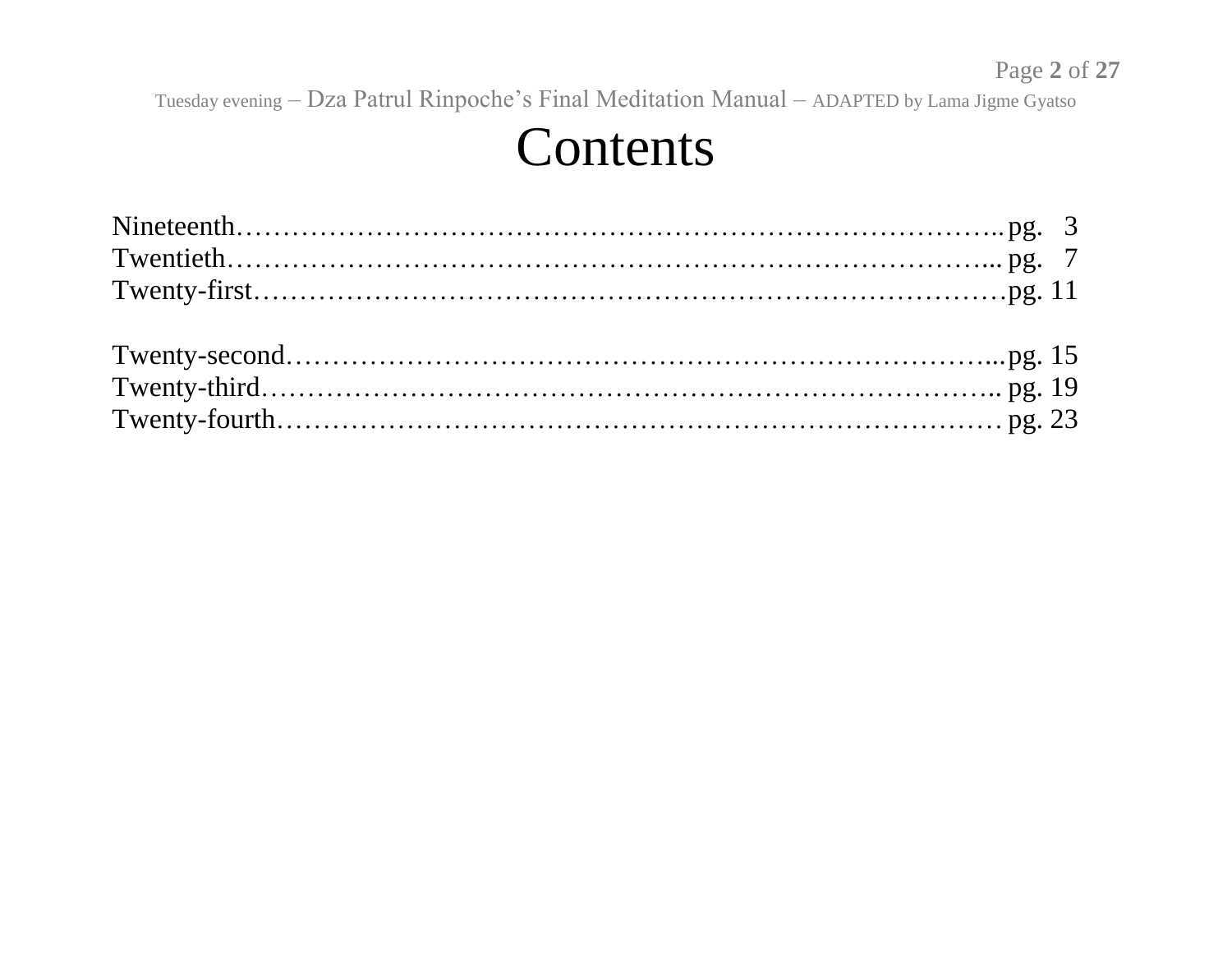Tuesday evening – Dza Patrul Rinpoche's Final Meditation Manual – ADAPTED by Lama Jigme Gyatso *Nineteenth passage Happiness and Suffering – The Fundamental Duality that Fuels our Stress*

### Th**é**re is NO time to be happy; happiness is over just l**í**ke that;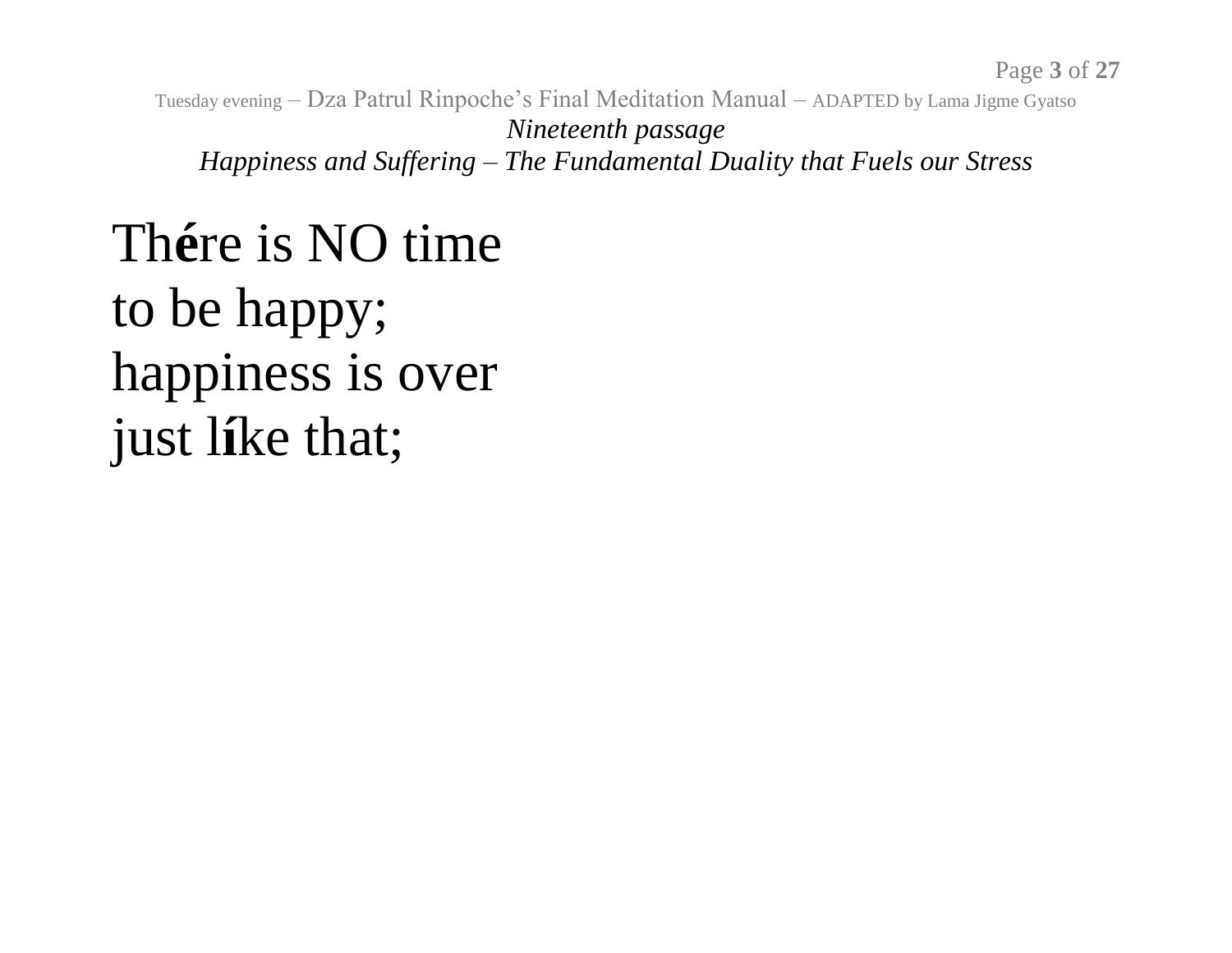#### yo**ú** do *NOT* want to suffer, so eradicate (*the exacerbation of*) *stress* with Dh**á**r-ma.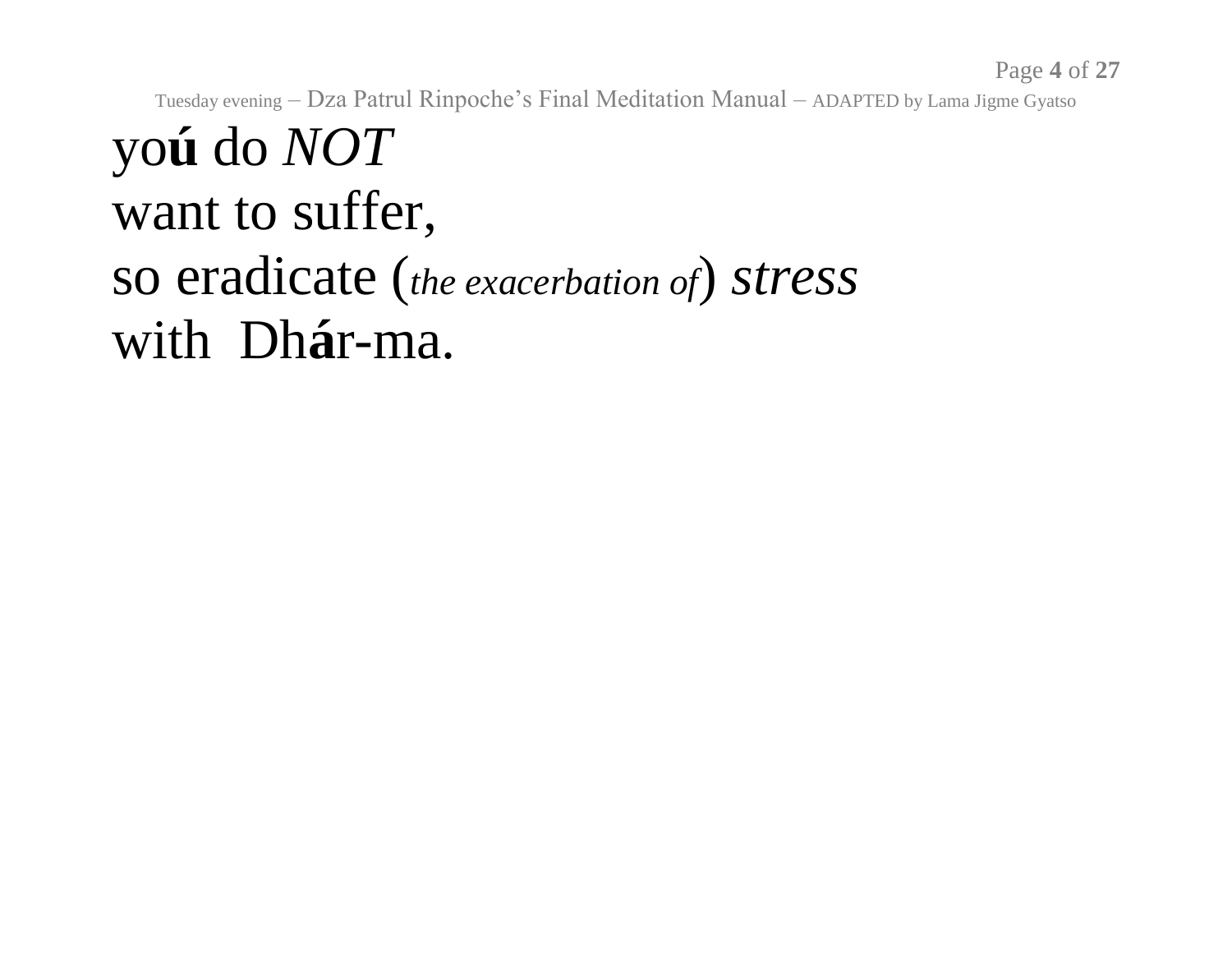# Wh**á**tever happiness or suffering comes, recognize it as the power of your past **á**ctions,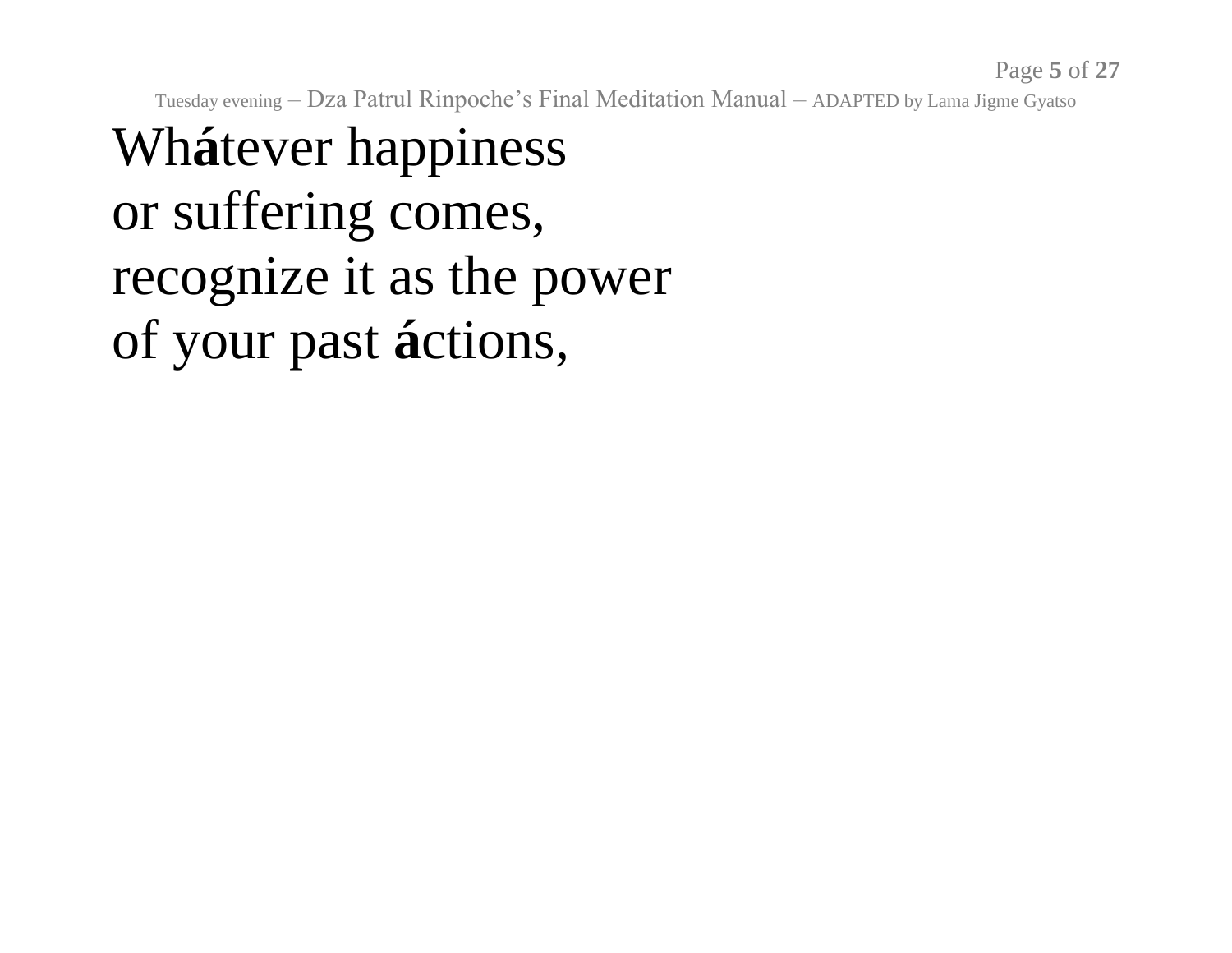### **á**nd from now on have NO hopes or fears regarding anyone **á**t all.

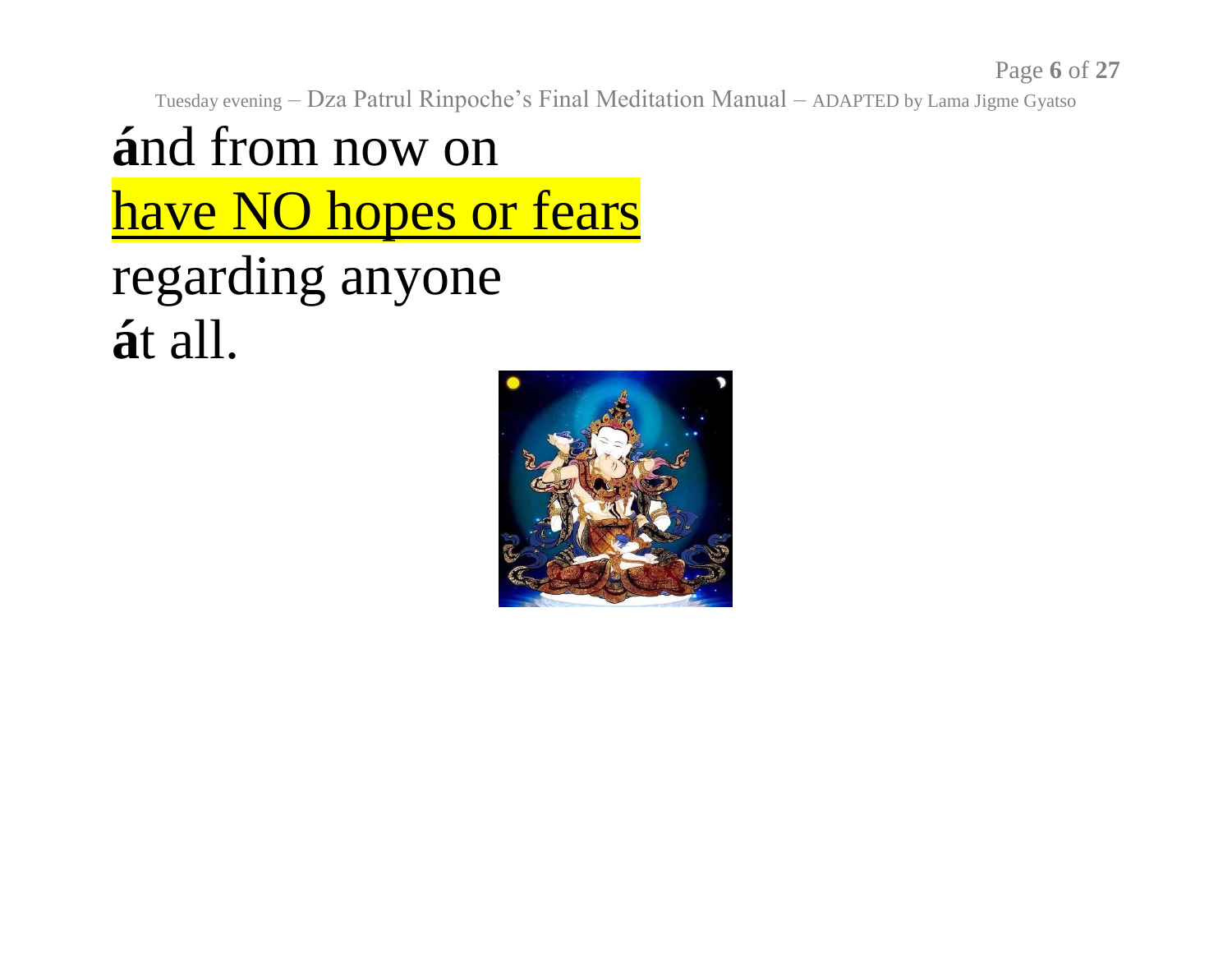Tuesday evening – Dza Patrul Rinpoche's Final Meditation Manual – ADAPTED by Lama Jigme Gyatso *Twentieth passage Expecting, Needing, and Planning – Spontaneous, Carefree, and at Ease*

# **É**xpecting a lot from people, you do a lot of sm**í**ling;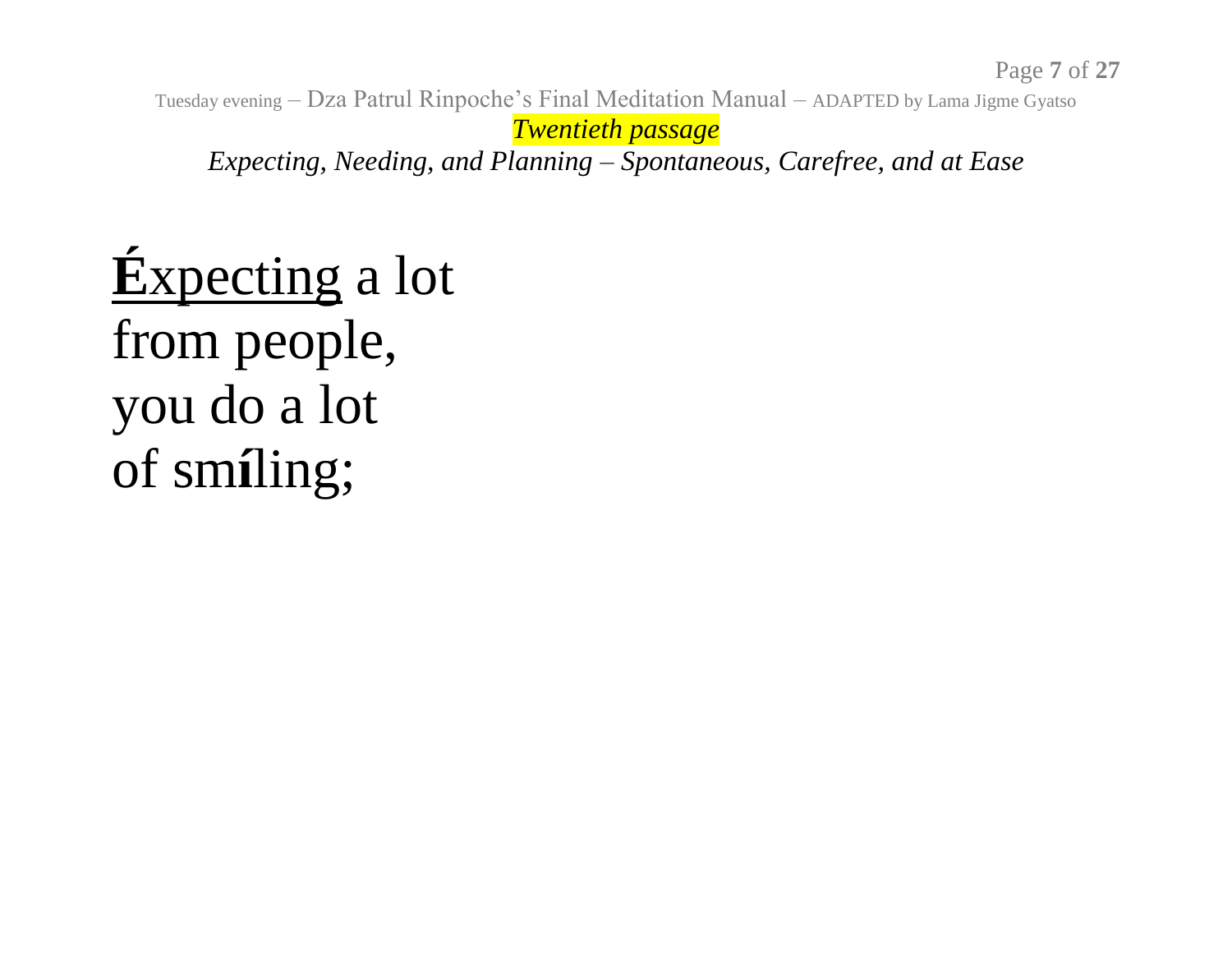### n**é**eding many things for yourself, you have many needs t**ó** meet;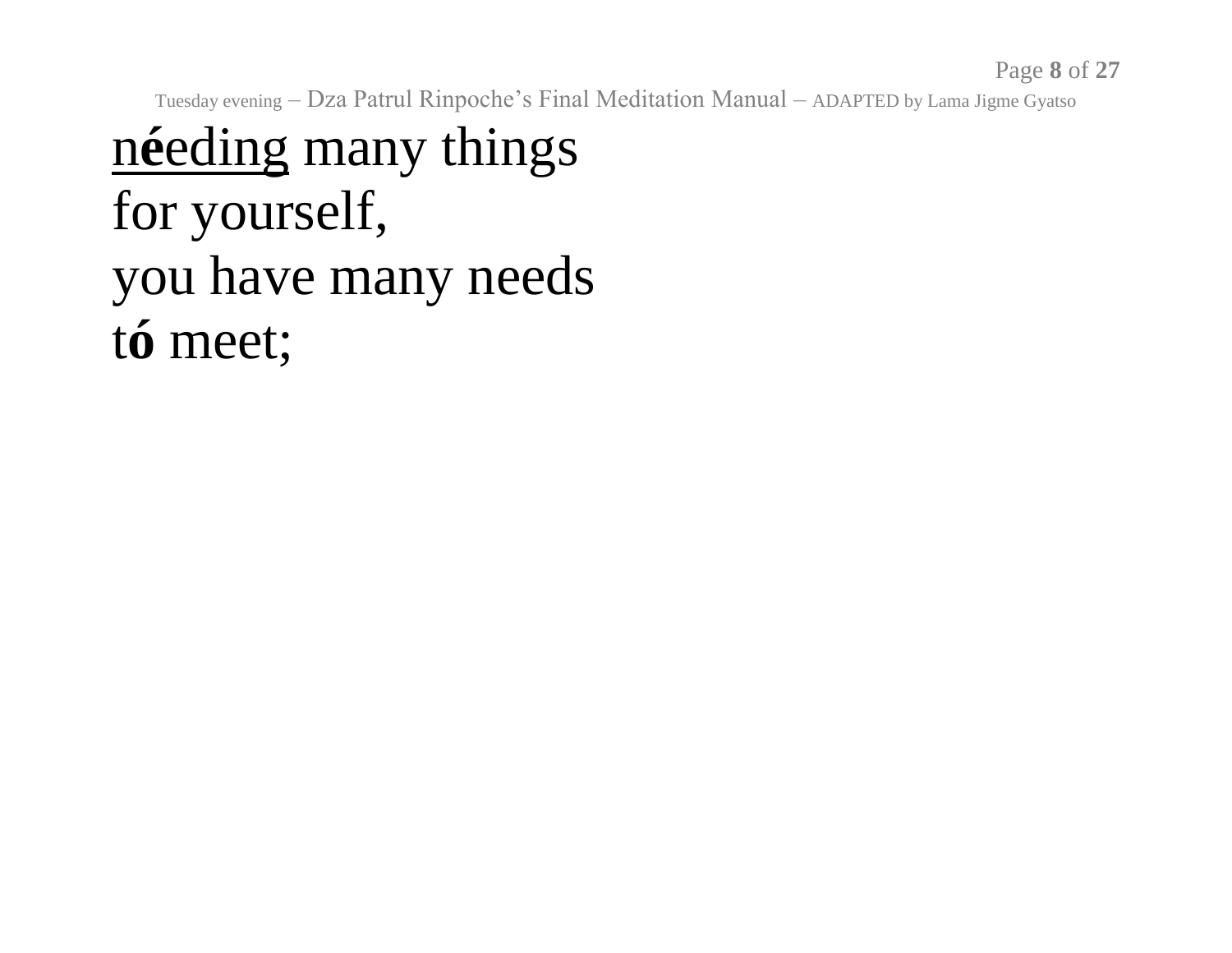m**á**king plans to do first this, then that, your mind *is* full of hopes **á**nd fears;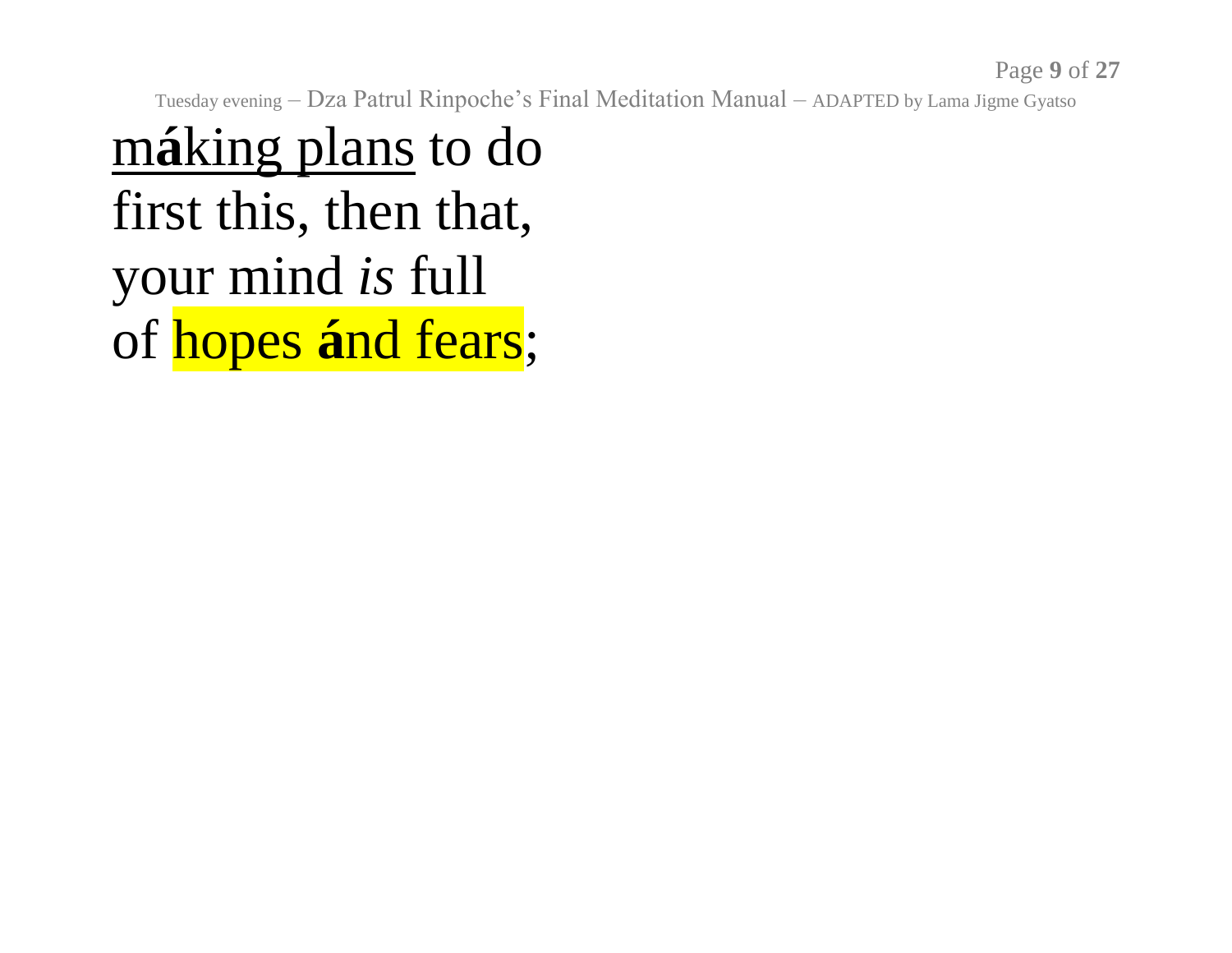#### fr**ó**m now on, come what may, do *NOT* be l**í**ke that.

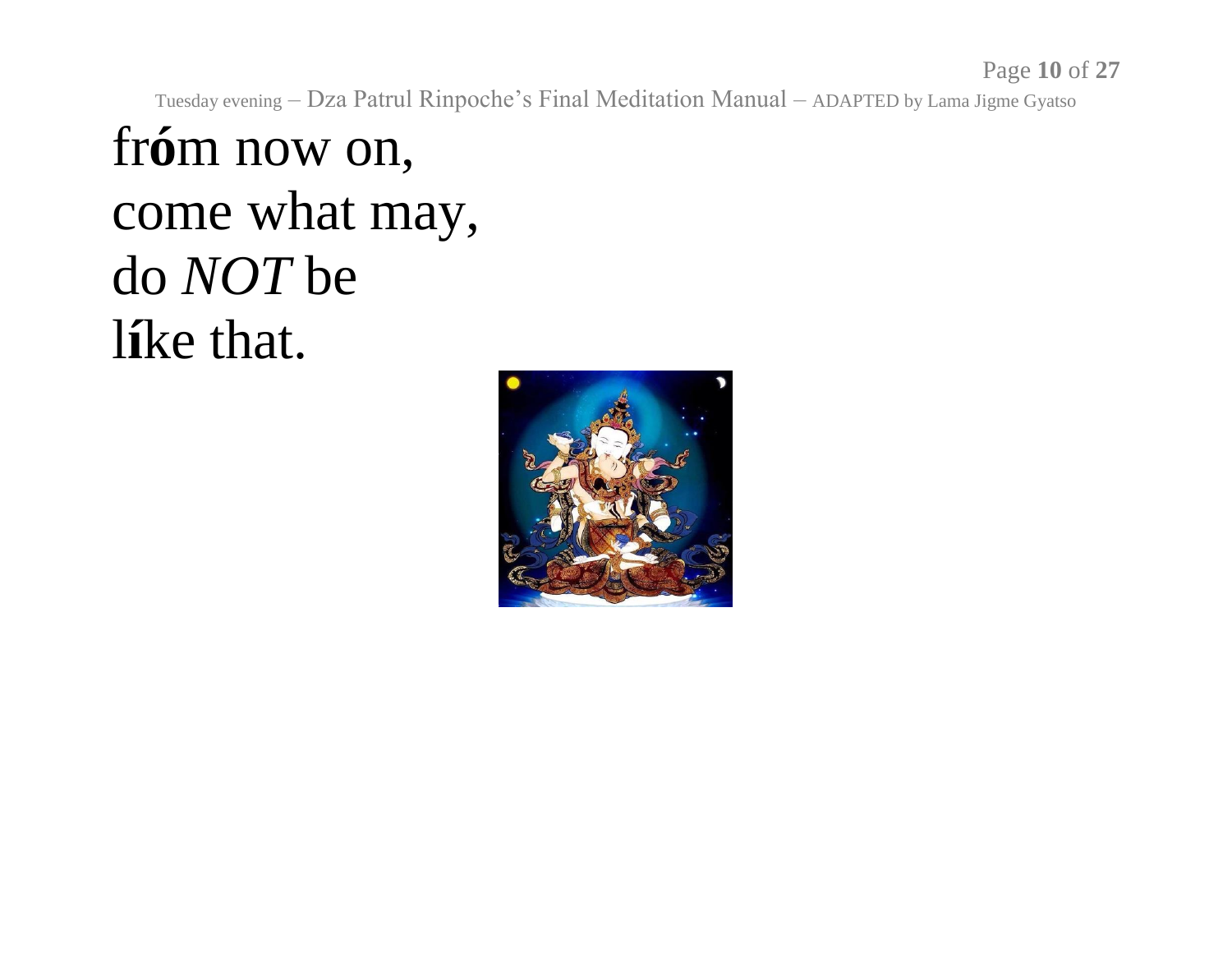Tuesday evening – Dza Patrul Rinpoche's Final Meditation Manual – ADAPTED by Lama Jigme Gyatso *Twenty-first passage Death, Life, and Youth – Meditation as its own Reward*

**É**ven if you die today, why be sad? It *is* the way of Sam-s**á**-ra.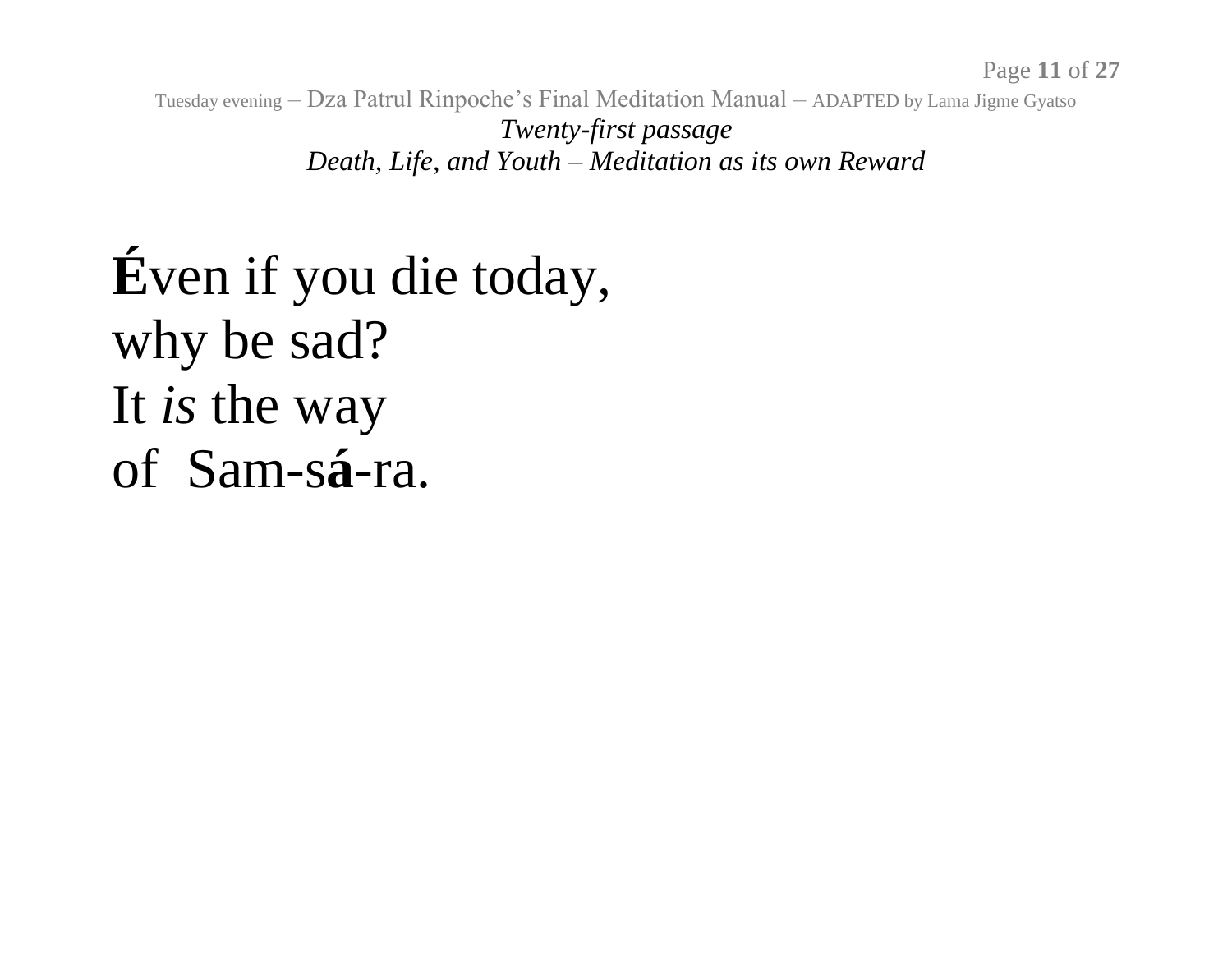Page **12** of **27**

Tuesday evening – Dza Patrul Rinpoche's Final Meditation Manual – ADAPTED by Lama Jigme Gyatso

#### **É**ven if you live to be a hundred, why be glad? Youth will have long s**í**nce gone.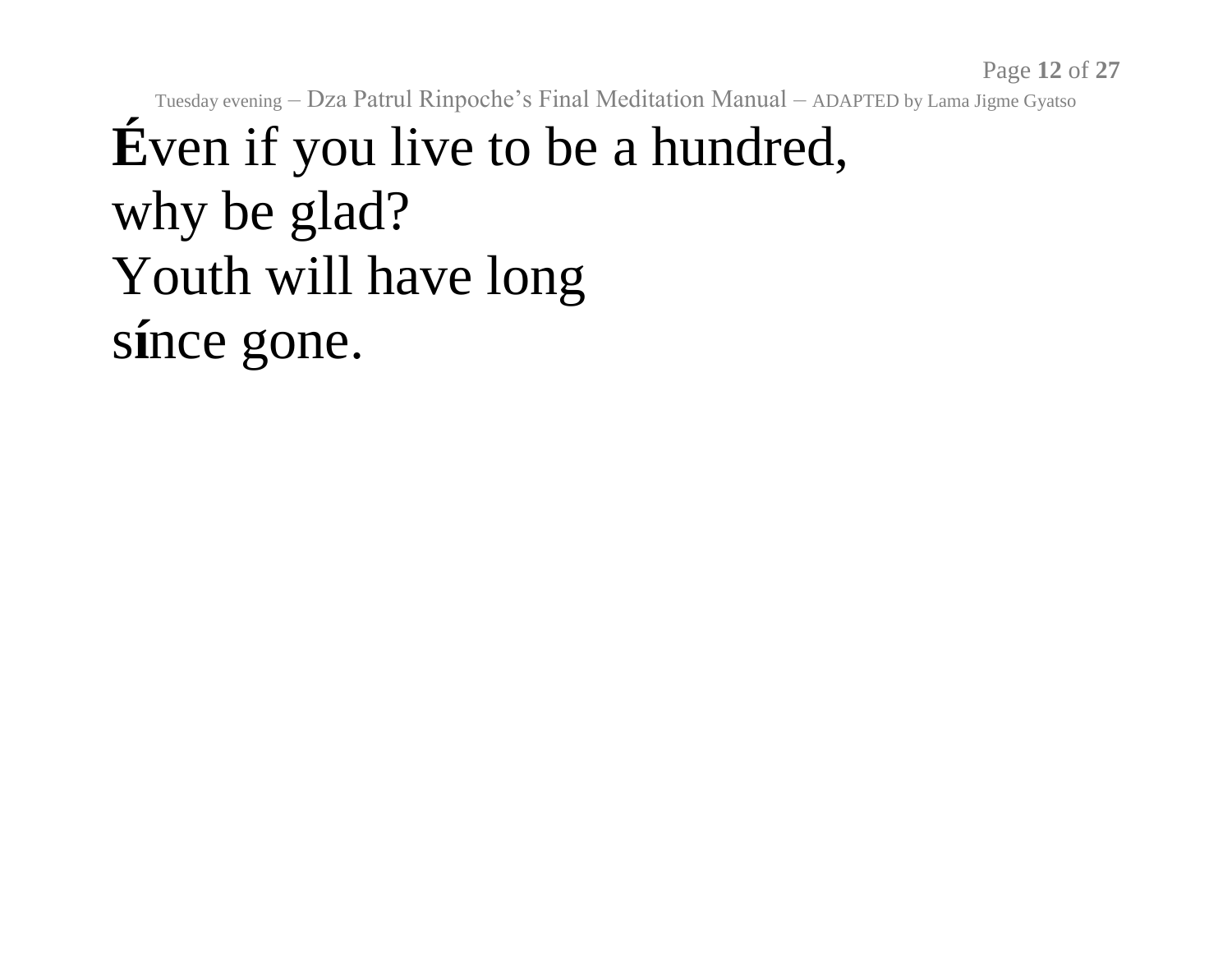Page **13** of **27**

Tuesday evening – Dza Patrul Rinpoche's Final Meditation Manual – ADAPTED by Lama Jigme Gyatso

#### Wh**é**ther you live or die right now, what does this life m**á**tter?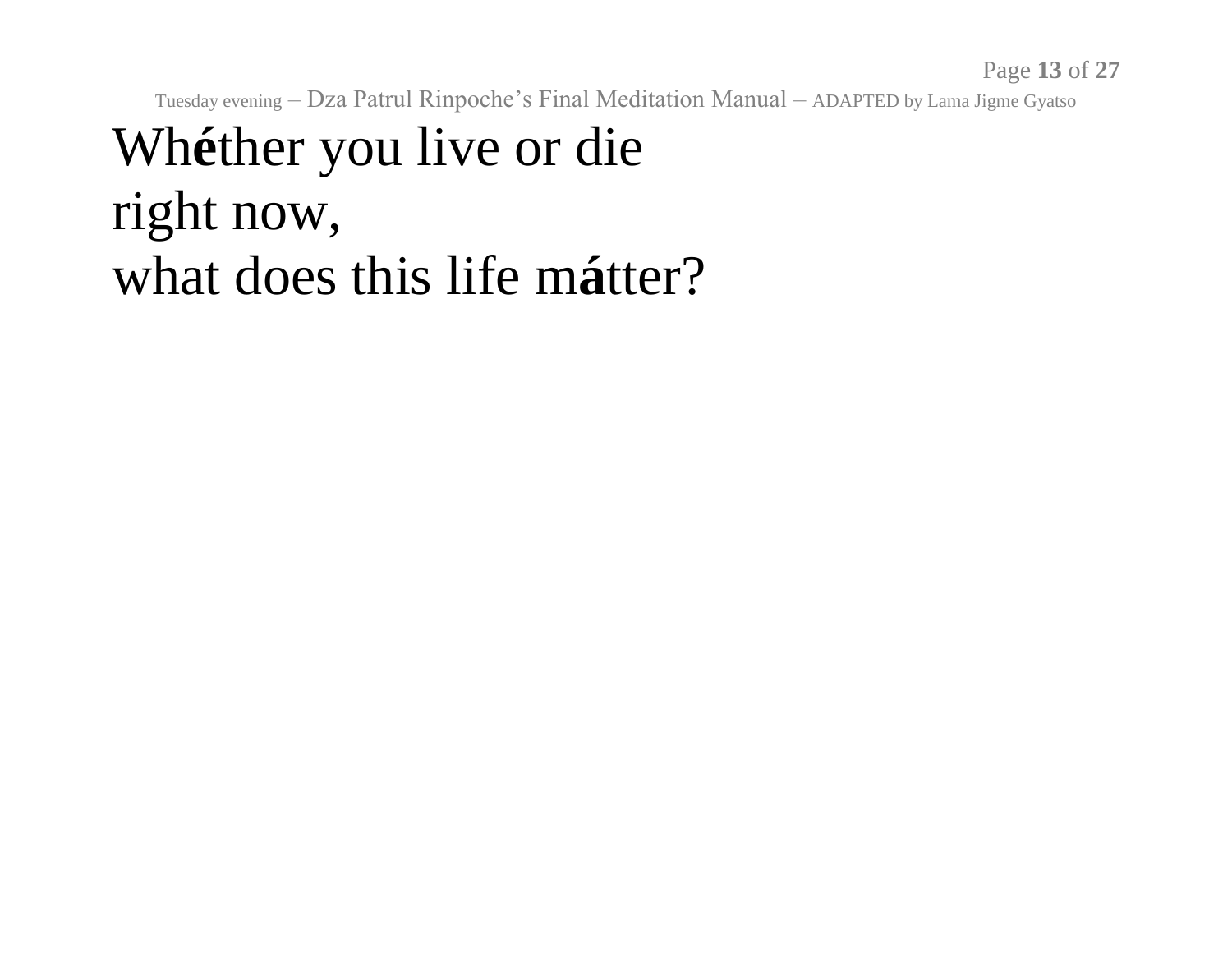# J**ú**st practice Dhar-ma for the n**é**xt life th**á**t *is* the point

(*of even letting go of enlighténment*).

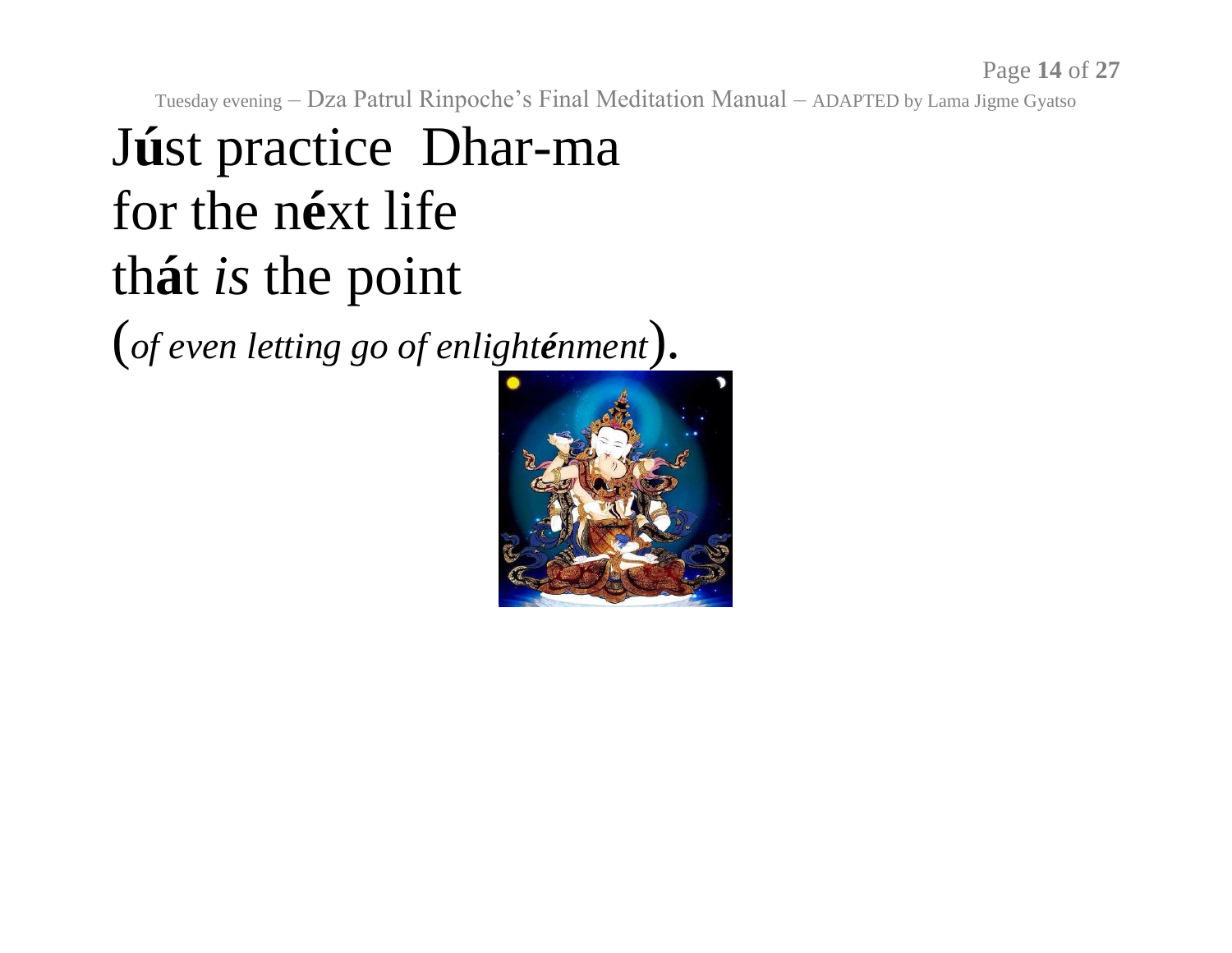Tuesday evening – Dza Patrul Rinpoche's Final Meditation Manual – ADAPTED by Lama Jigme Gyatso *Twenty-second passage Teacher, Protector and Mantra – How are we Protected by Red Tara?*

# **Á**h! Fount of Compassion, my root teacher, *Ben-za Gú-ru,*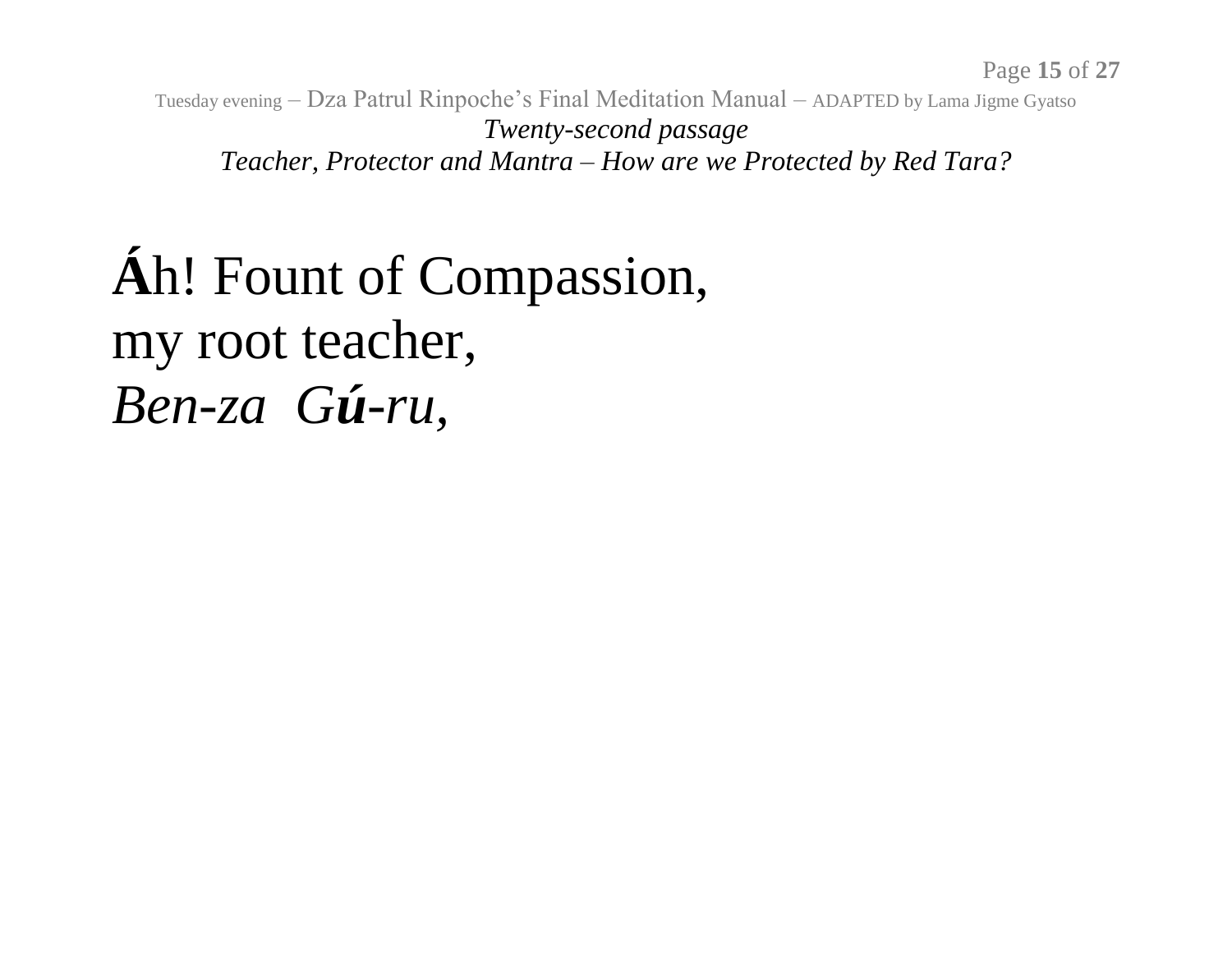Page **16** of **27**

Tuesday evening – Dza Patrul Rinpoche's Final Meditation Manual – ADAPTED by Lama Jigme Gyatso

## Yo**ú** are my only prot**é**ctor!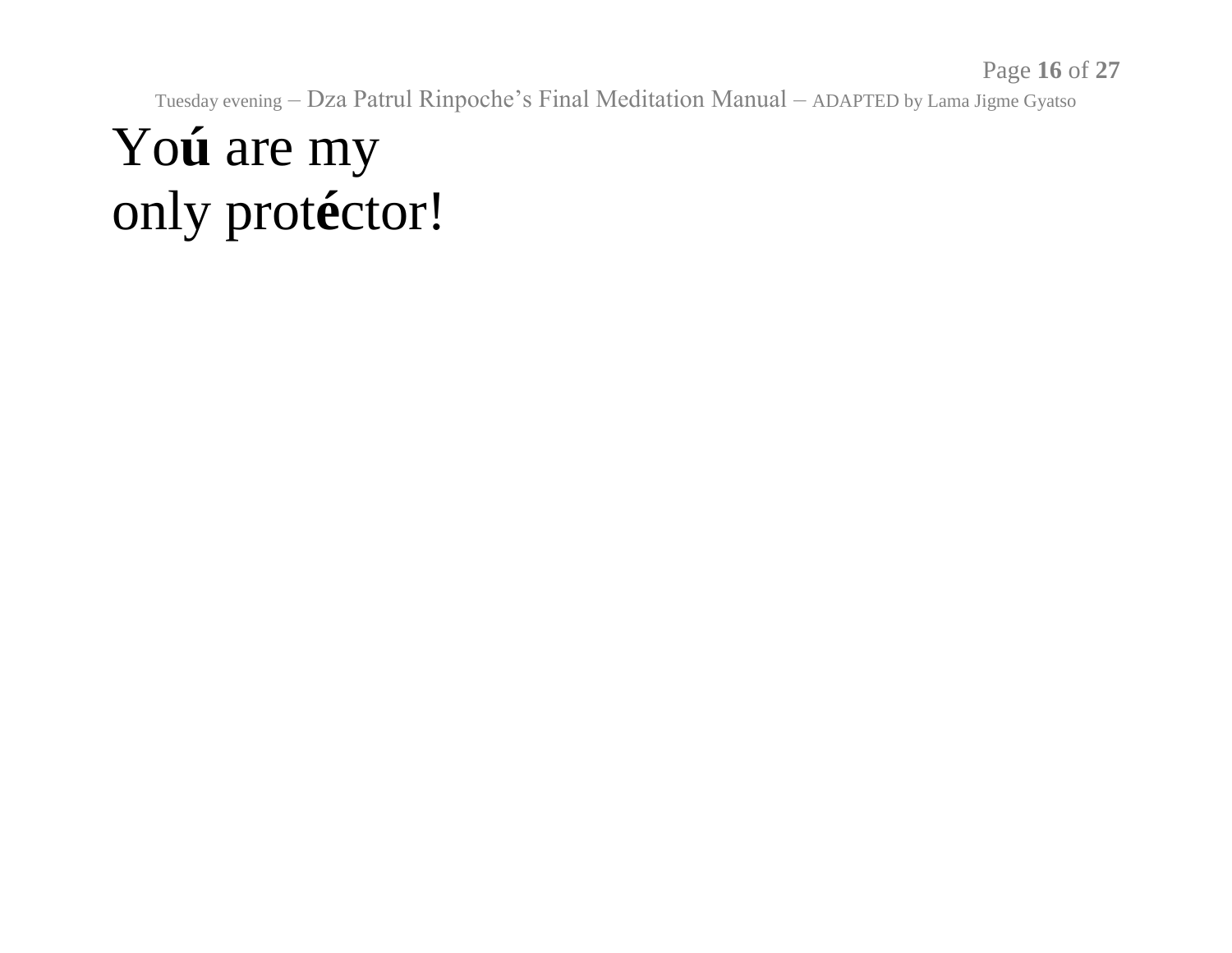## *Thís six*-syllable mantra, essence of *enlightened* speech, is the sublime Dh**á**r-ma;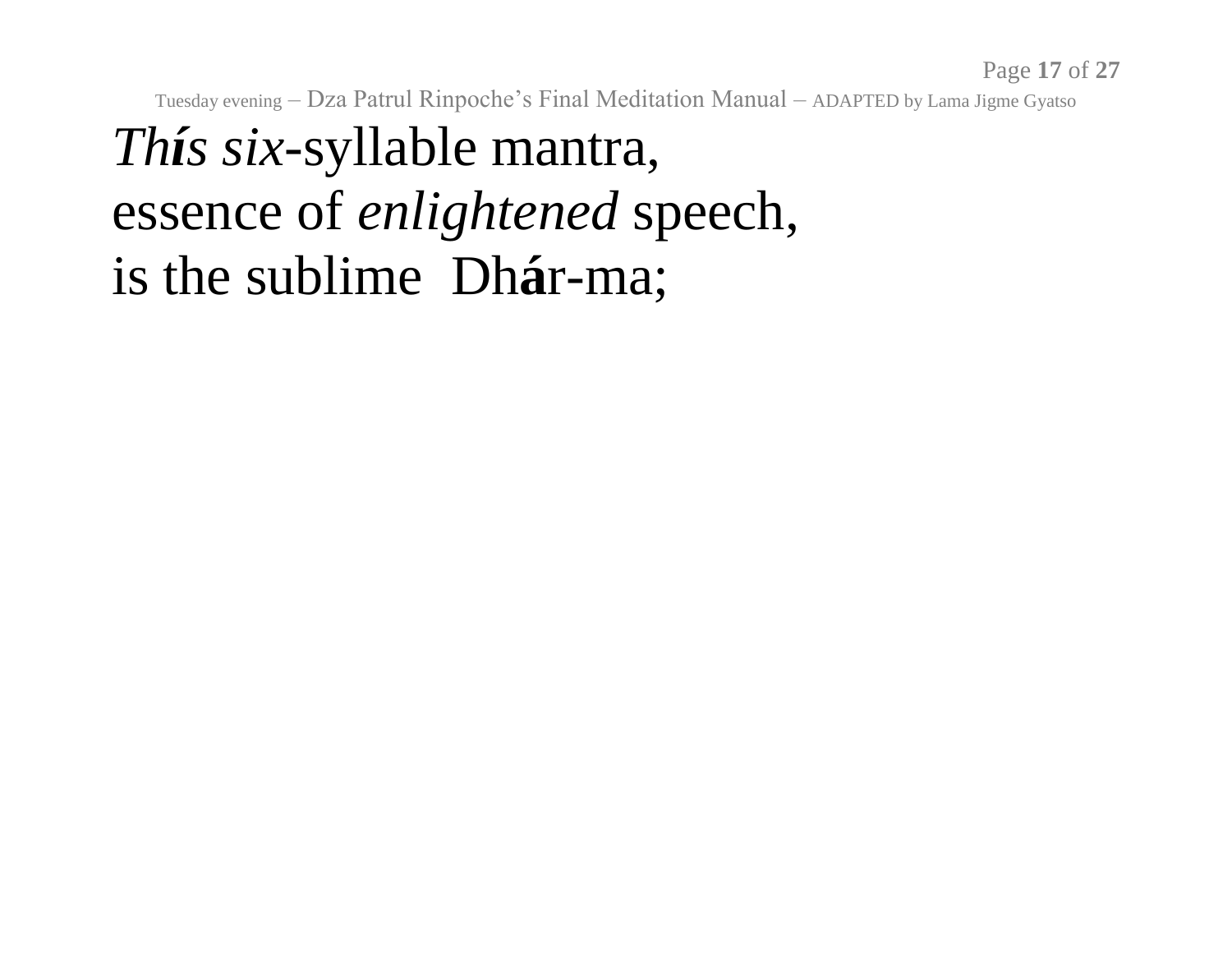# Fr**ó**m now on I have NO hope b**ú**t you!

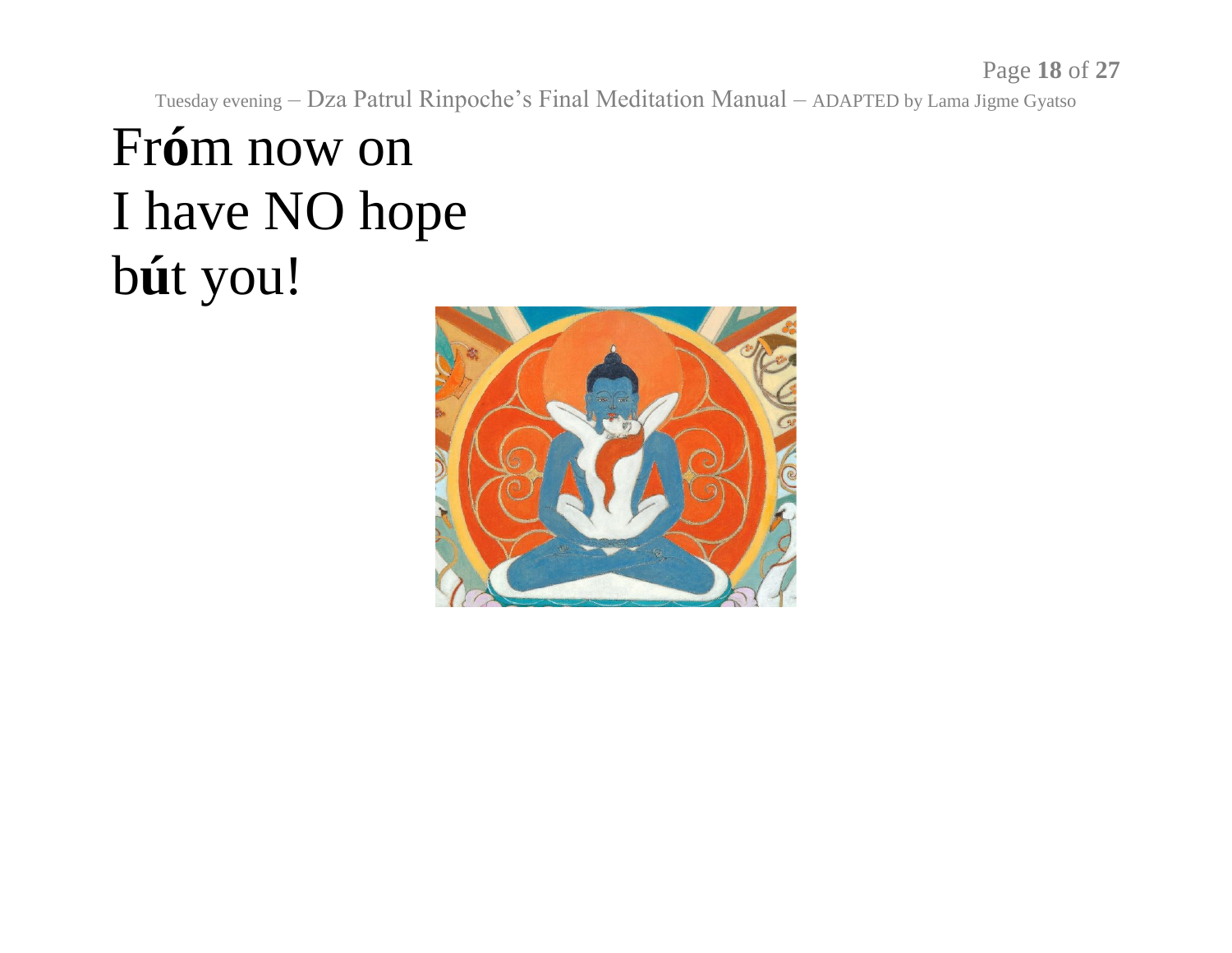Tuesday evening – Dza Patrul Rinpoche's Final Meditation Manual – ADAPTED by Lama Jigme Gyatso *Twenty-third passage Know, Done, and Thought – How can we know upon which teaching to rely?*

#### Wh**á**tever I know I *have* left it as theory; it is NO use to m**é** now.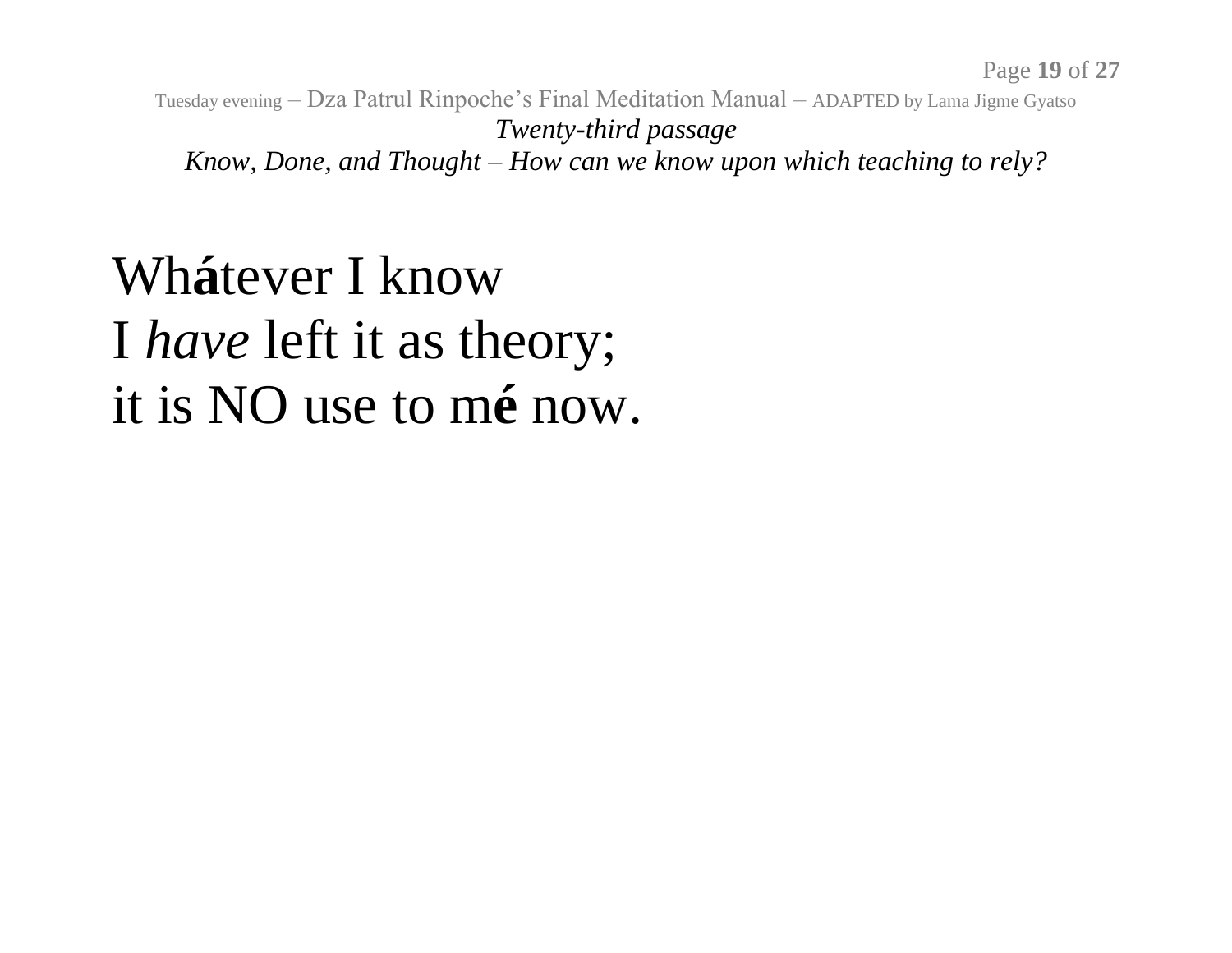### Wh**á**tever I *have* done I *have* spent on this life; it is NO use to m**é** now.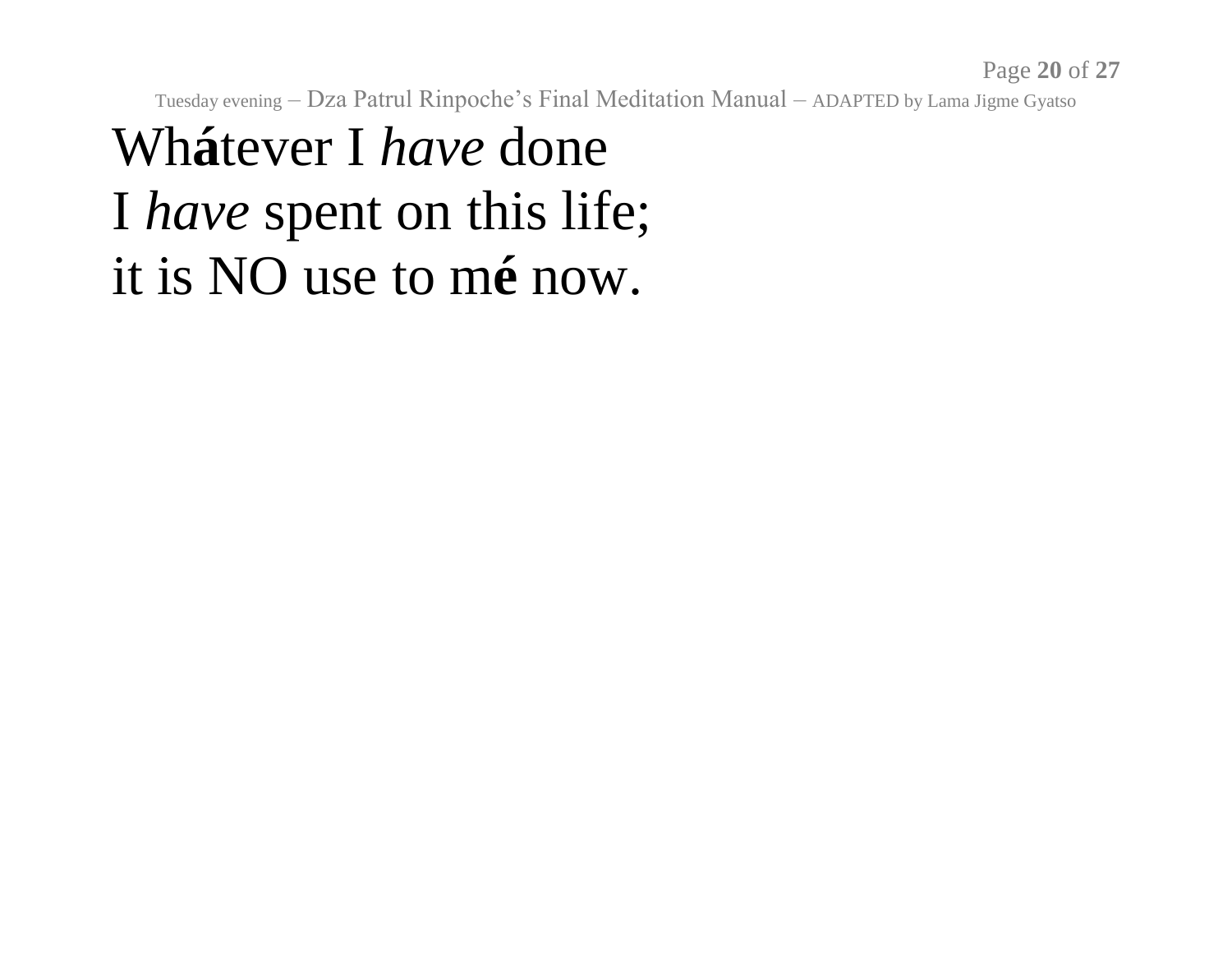# Wh**á**tever I *have* thought was all just delusion; it *is* NO use to m**é** now.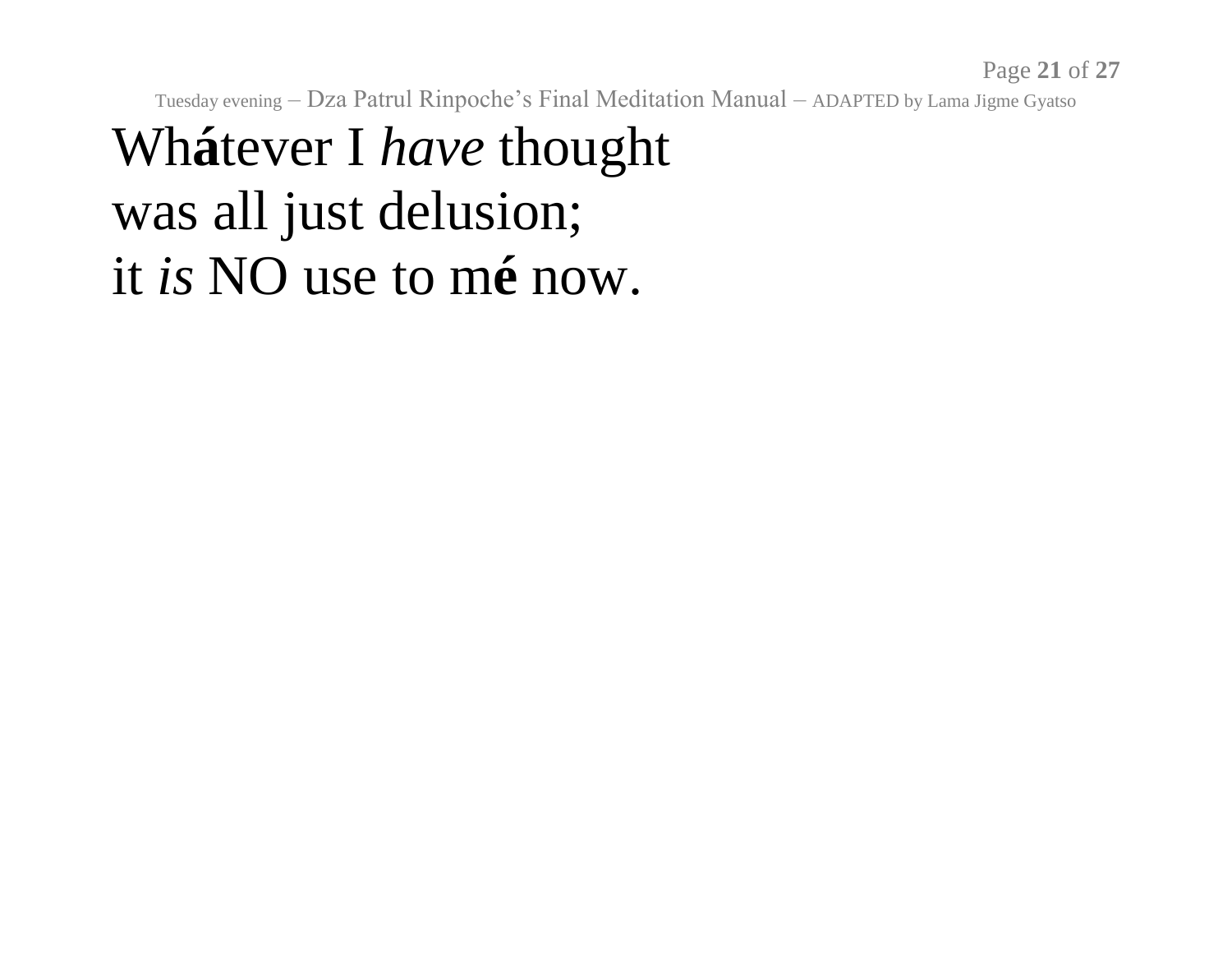# N**ó**w the time has come to do what is truly useful recite *this* six-syllable m**á**ntra.

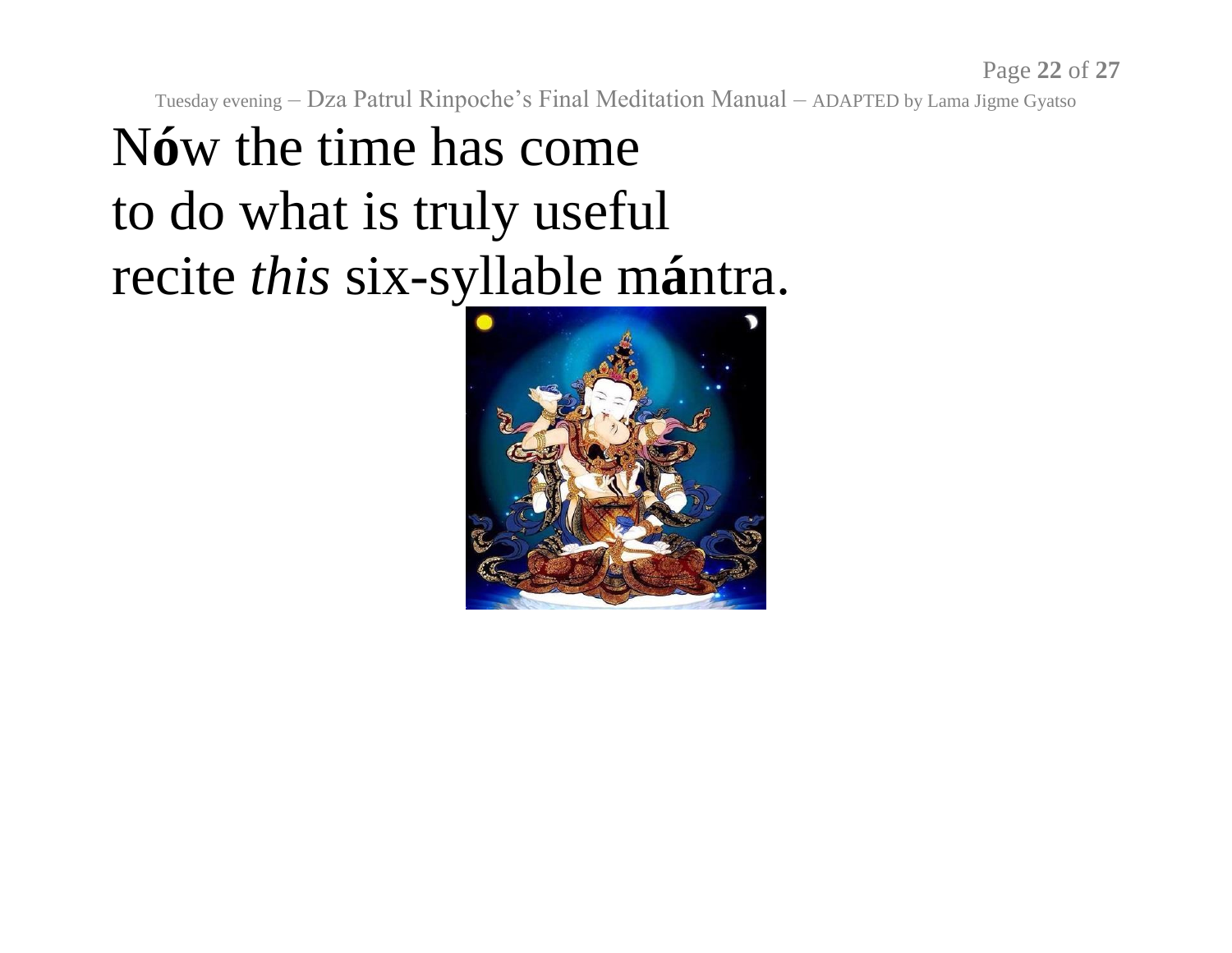Tuesday evening – Dza Patrul Rinpoche's Final Meditation Manual – ADAPTED by Lama Jigme Gyatso *Twenty-fourth passage*

*Refuge – the First of Five Preliminaries – the Best way to Rely upon the Buddha's: example, teachings, and students*

#### The **ó**nly never-failing, constant refuge is the Thr**é**e Jewels;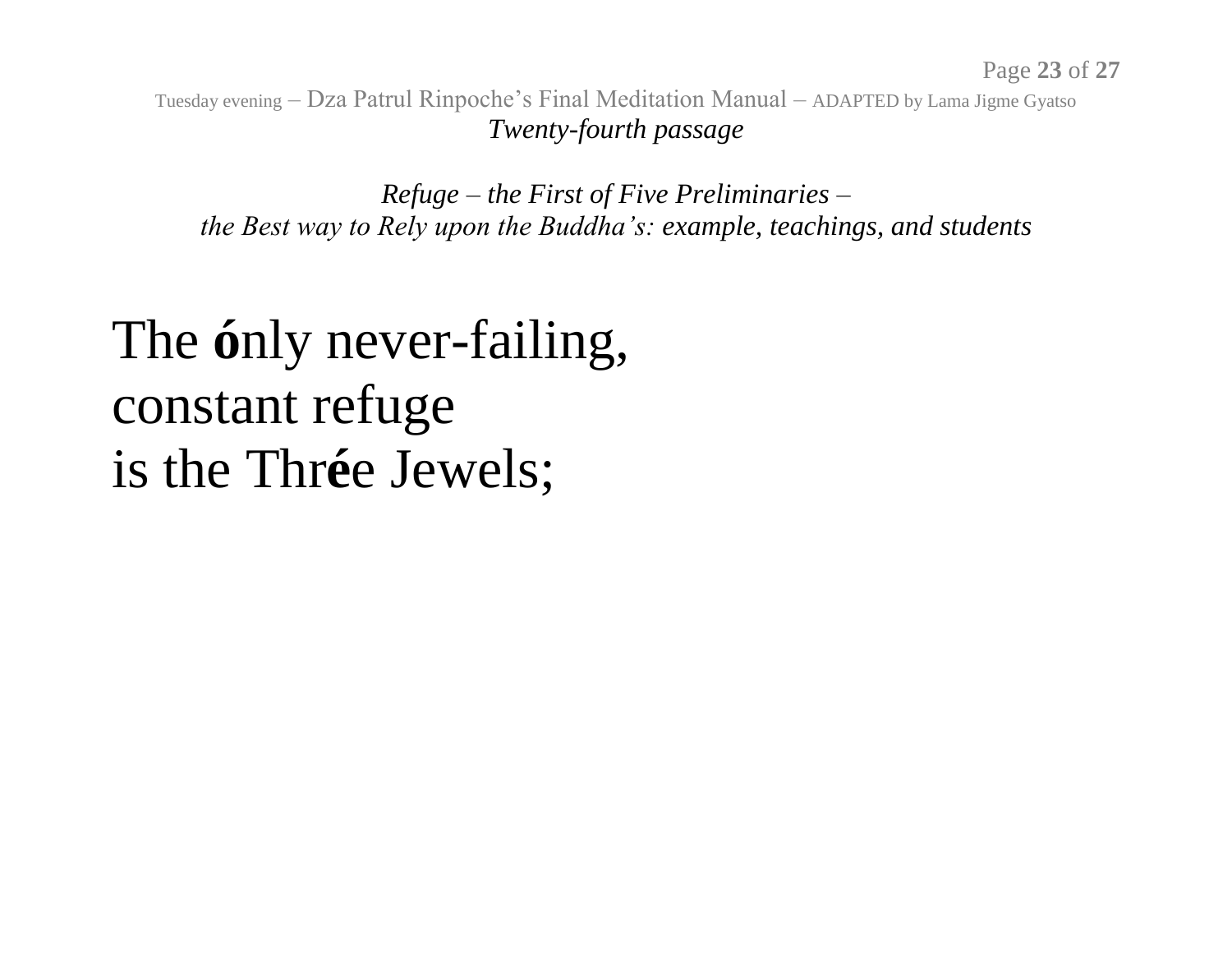#### th**é** Three Jewels' single essence is *(their ambassador: the) Ben-za Gú-ru*.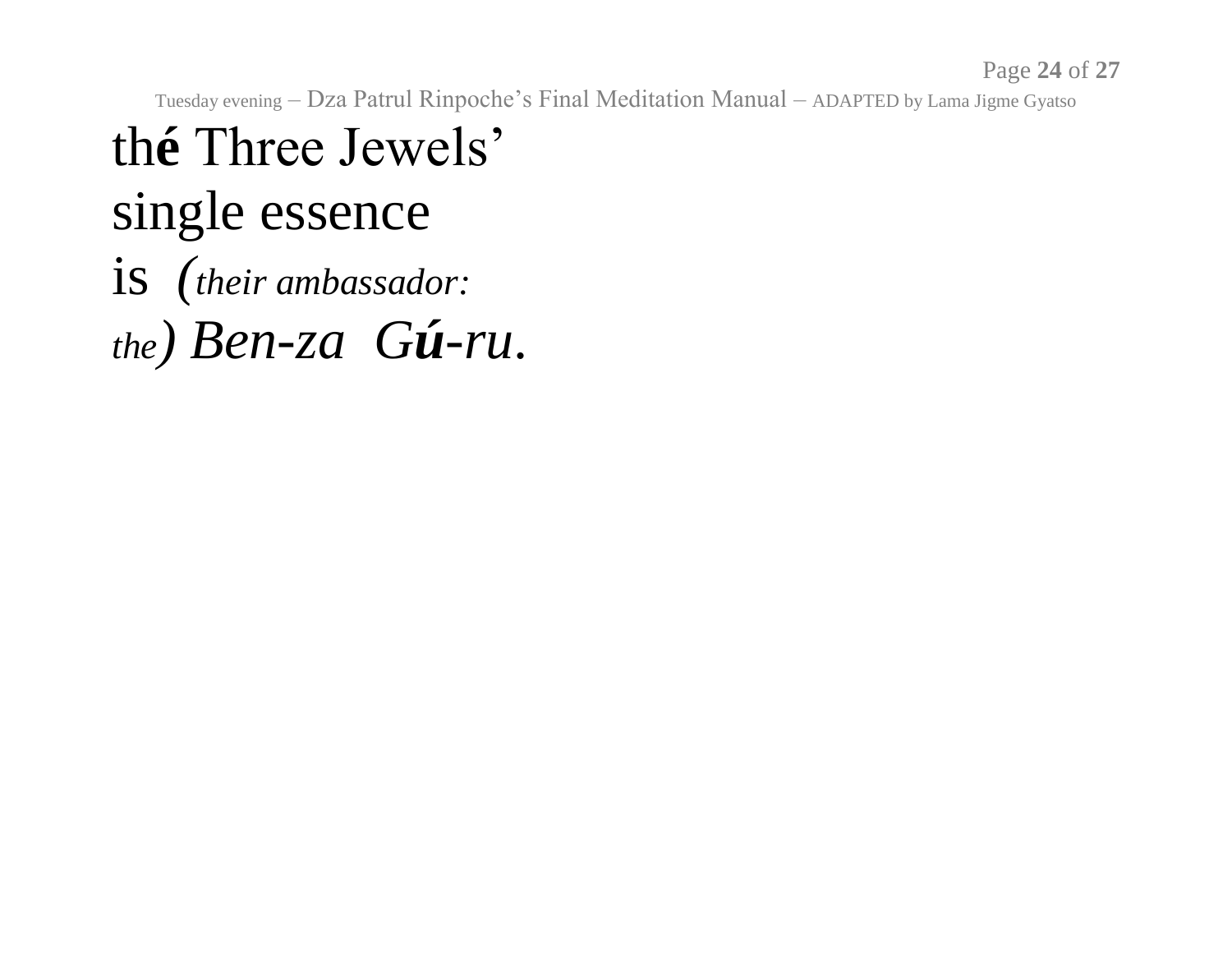Page **25** of **27**

Tuesday evening – Dza Patrul Rinpoche's Final Meditation Manual – ADAPTED by Lama Jigme Gyatso

#### W**í**th total, unshakable *zeal for* his (*or her*) w**í**sdom,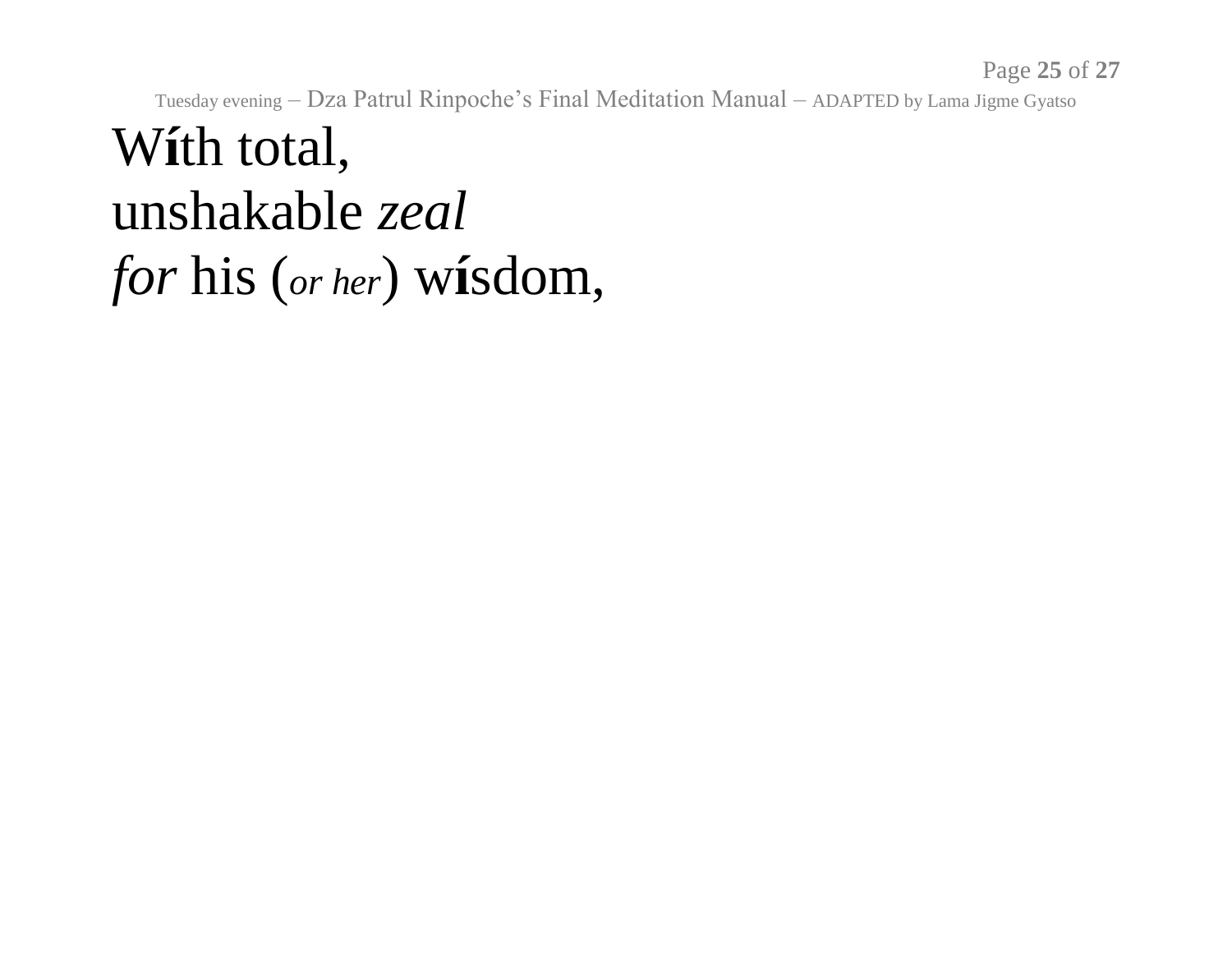## *énthusiastic* and decisive, recite *this* six-syllable m**á**ntra.